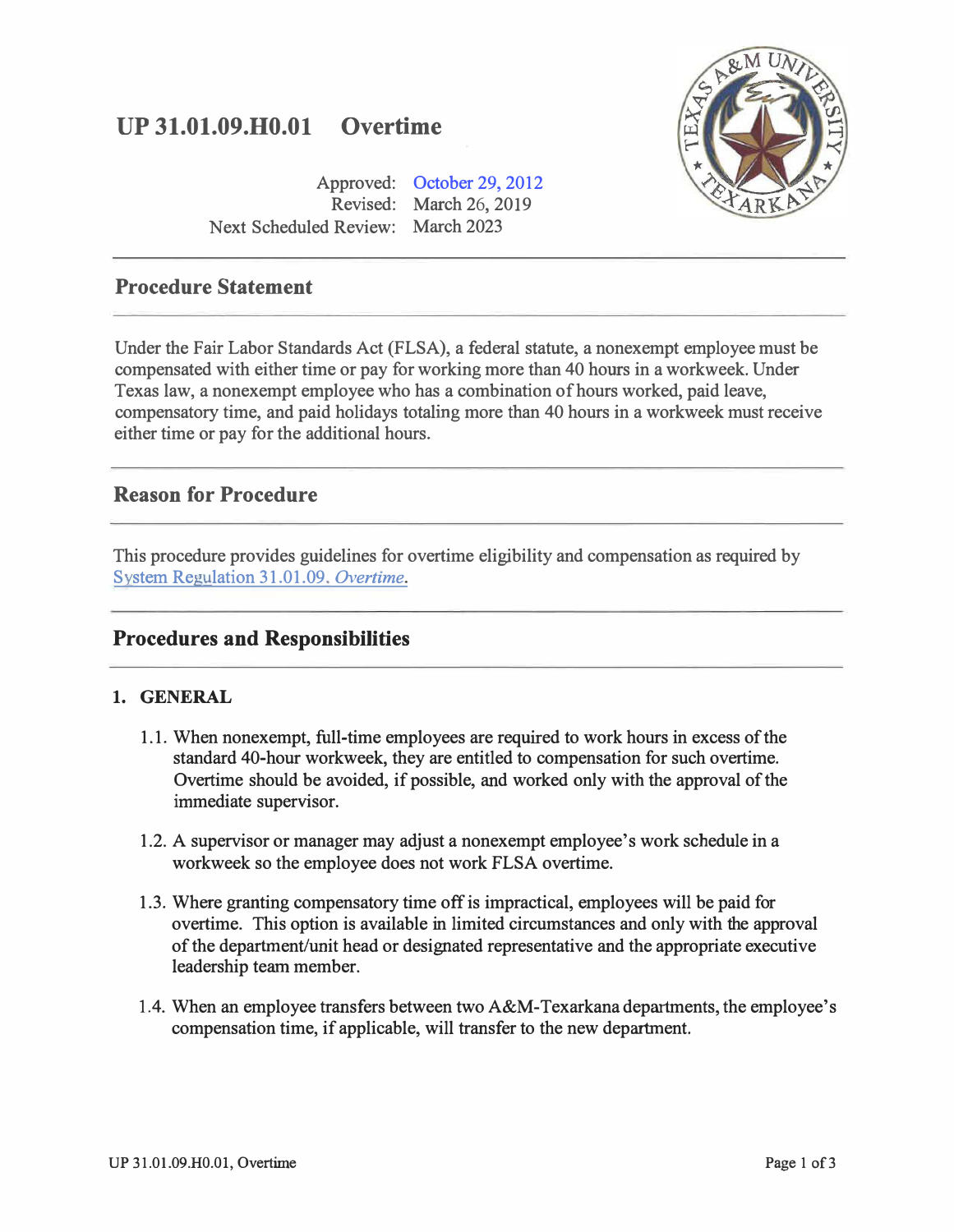#### 2. FLSA OVERTIME FOR NONEXEMPT EMPLOYEES

- 2.1. Federal law requires a nonexempt employee to be compensated at a rate not less than one and one-half times the regular rate of pay or be granted one and one-half hours of compensatory time for hours worked in excess of 40 hours within a workweek.
- 2.2. Employees will be compensated for FLSA overtime by granting the employee compensatory time off at the rate of one and one-half hours off for each hour of overtime worked. Supervisors must approve the time off in advance.
- 2.3. University practice is to minimize FLSA overtime worked and the resulting compensatory time balances. Employees must use FLSA compensation time before using vacation time.
- 2.4. When practical, FLSA compensatory time should be taken during the 12-month period following the end of the workweek in which the FLSA overtime was worked.
- 2.5. FLSA overtime not authorized must also be counted as work time. However, nonexempt employees who work without authorization are subject to disciplinary action, up to and including termination, in accordance with System Regulation, 32.02.02, Discipline and Dismissal of Nonfaculty Employees.
- 2.6. Employees who work in a public safety, including university police, emergency response or seasonal activity may accrue no more than 480 hours of FLSA compensatory time. All other nonexempt employees may accrue no more than 240 hours of FLSA compensatory time. Any employee who has reached the limit will be paid overtime compensation for additional overtime hours worked. The 480 hours represents 320 hours of overtime worked; the 240 hours represents 160 hours of overtime worked.

## 3. STATE OVERTIME FOR NONEXEMPT EMPLOYEES

- 3.1. When an employee has worked no more than 40 hours in a workweek but the total hours worked and hours of paid leave or paid holidays exceed 40 hours, the employee will be allowed one hour of state compensatory time off for every hour in excess of 40 in a workweek.
- 3.2. State compensatory time must be taken during the 12-month period following the end of that workweek and may not be carried forward past the end of the 12-month period.
- 3.3. A nonexempt employee may accrue compensatory time only for hours worked at a regular or alternate approved duty station.
- 3.4. An employee may not be paid for unused state compensatory time upon termination of employment or transfer to a state agency outside of the system. A terminating or transferring employee may, however, remain on the payroll to expend this type of compensatory time.